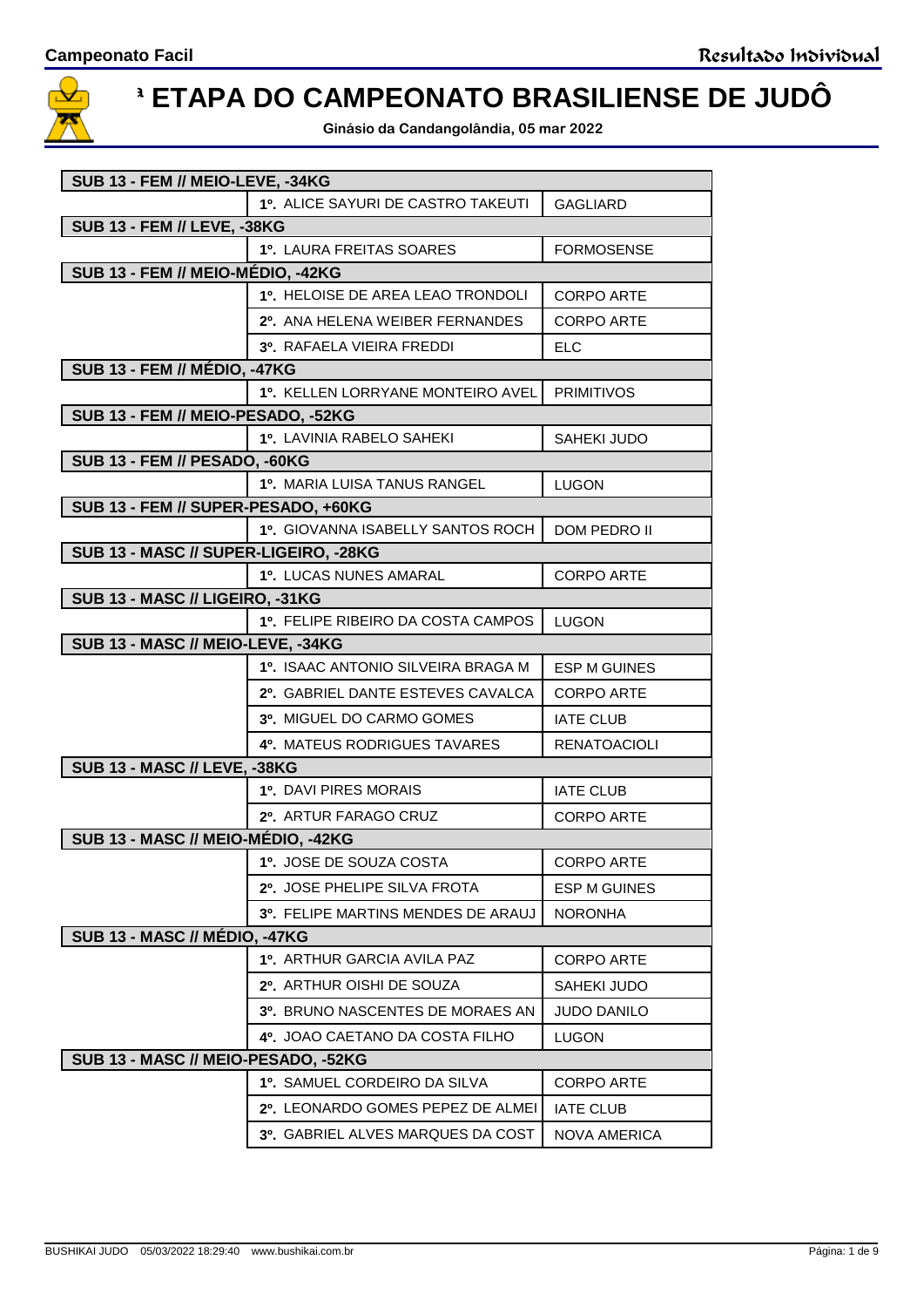

| SUB 13 - MASC // PESADO, -60KG        |                                      |                     |  |
|---------------------------------------|--------------------------------------|---------------------|--|
|                                       | 1º. TIAGO AMARAL BAYMA               | <b>IATE CLUB</b>    |  |
|                                       | 2º. DANIEL DO NASCIMENTO NERES       | <b>PRIMITIVOS</b>   |  |
|                                       | 3º. BERNARDO MENDES MACIEL           | <b>RENATOACIOLI</b> |  |
| SUB 13 - MASC // SUPER-PESADO, +60KG  |                                      |                     |  |
|                                       | <b>1º. NICOLAS BATISTA MARTINS</b>   | <b>CT HAJIME</b>    |  |
|                                       | 2º. LUIZ FELIPE BITTENCOURT MORILLA  | <b>LUGON</b>        |  |
| SUB 15 - FEM // SUPER-LIGEIRO, -36KG  |                                      |                     |  |
|                                       | 1º. SOPHIE ABE OIKAWA                | <b>LUGON</b>        |  |
| SUB 15 - FEM // MEIO-LEVE, -44KG      |                                      |                     |  |
|                                       | 1º. ANA LUISA FREITAS REGO           | <b>CORPO ARTE</b>   |  |
|                                       | 2º. ISABELY VASCONCELOS DE OLIVEIR   | <b>ESP M GUINES</b> |  |
|                                       | 3º. VALENTINA ISAC SINICIO CURY      | <b>CORPO ARTE</b>   |  |
| <b>SUB 15 - FEM // LEVE, -48KG</b>    |                                      |                     |  |
|                                       | 1º. NICOLE LUISA MARQUES RODRIGUE    | <b>ESP M GUINES</b> |  |
|                                       | 2º. NICOLE ESTRELA AQUINO            | <b>CORPO ARTE</b>   |  |
| SUB 15 - FEM // MEIO-MÉDIO, -52KG     |                                      |                     |  |
|                                       | 1º. CATARINA DOMICIANO CAMPOS        | <b>DOM PEDRO II</b> |  |
|                                       | 2º. MARCELLA FERNANDES DE AGUIAR     | <b>NORONHA</b>      |  |
|                                       | 3º. ANA BEATRIZ RIBEIRO MACHADO      | <b>IATE CLUB</b>    |  |
| <b>SUB 15 - FEM // MÉDIO, -57KG</b>   |                                      |                     |  |
|                                       | 1º. ELISE RODRIGUES GONÇALVES        | <b>LUGON</b>        |  |
| <b>SUB 15 - FEM // PESADO, -70KG</b>  |                                      |                     |  |
|                                       | 1º. HEMILY SOUZA NORONHA             | <b>NORONHA</b>      |  |
| SUB 15 - FEM // SUPER-PESADO, +70KG   |                                      |                     |  |
|                                       | 1º. THAMIRES LOIOLA SILVA            | <b>PRIMITIVOS</b>   |  |
|                                       | 2º. ECHILEY DOS SANTOS ALBUQUERQ     | <b>ESPORTE VIDA</b> |  |
|                                       | 3º. NINA CAETANO FILIPPO             | <b>JUDO DANILO</b>  |  |
| SUB 15 - MASC // SUPER-LIGEIRO, -40KG |                                      |                     |  |
|                                       | 1º. COSMO SOUSA DE AGUIAR            | <b>CT HAJIME</b>    |  |
| SUB 15 - MASC // LIGEIRO, -45KG       | <b>1º. LUCAS DENIPOTI COSTA</b>      | <b>IATE CLUB</b>    |  |
|                                       | 2º. JOAQUIM GUSTAVO RODRIGUES BR     |                     |  |
|                                       |                                      | SAHEKI JUDO         |  |
|                                       | 3º. NICOLLAS DE OLIVEIRA URANI       | NOVA AMERICA        |  |
| SUB 15 - MASC // MEIO-LEVE, -50KG     |                                      |                     |  |
|                                       | 1º. LUIZ AUGUSTO DO PRADO DA S. CO   | <b>ESP M GUINES</b> |  |
|                                       | 2º. VINICIUS SCHNEIDER NERY          | CORPO ARTE          |  |
|                                       | <b>3º. LUCAS RIAN MOURA DA SILVA</b> | <b>PRIMITIVOS</b>   |  |
|                                       | 4º. FABIO GOUVEIA DE OLIVEIRA        | <b>DOM PEDRO II</b> |  |
|                                       | 5º. RUAN ALENCAR SILVA LEAL          | <b>LUGON</b>        |  |
| <b>SUB 15 - MASC // LEVE, -55KG</b>   |                                      |                     |  |
|                                       | 1º. PEDRO HENRIQUE FONSECA CALDA     | <b>CORPO ARTE</b>   |  |
|                                       | 2º. GABRIEL BENAIA CANDIDO CARVAL    | CORPO ARTE          |  |
|                                       | 3º. TIAGO RODRIGUES DOS SANTOS SIL   | <b>PRIMITIVOS</b>   |  |
|                                       | 4º. ISAAC SILVA DE JESUS ALBERNAZ    | <b>LUGON</b>        |  |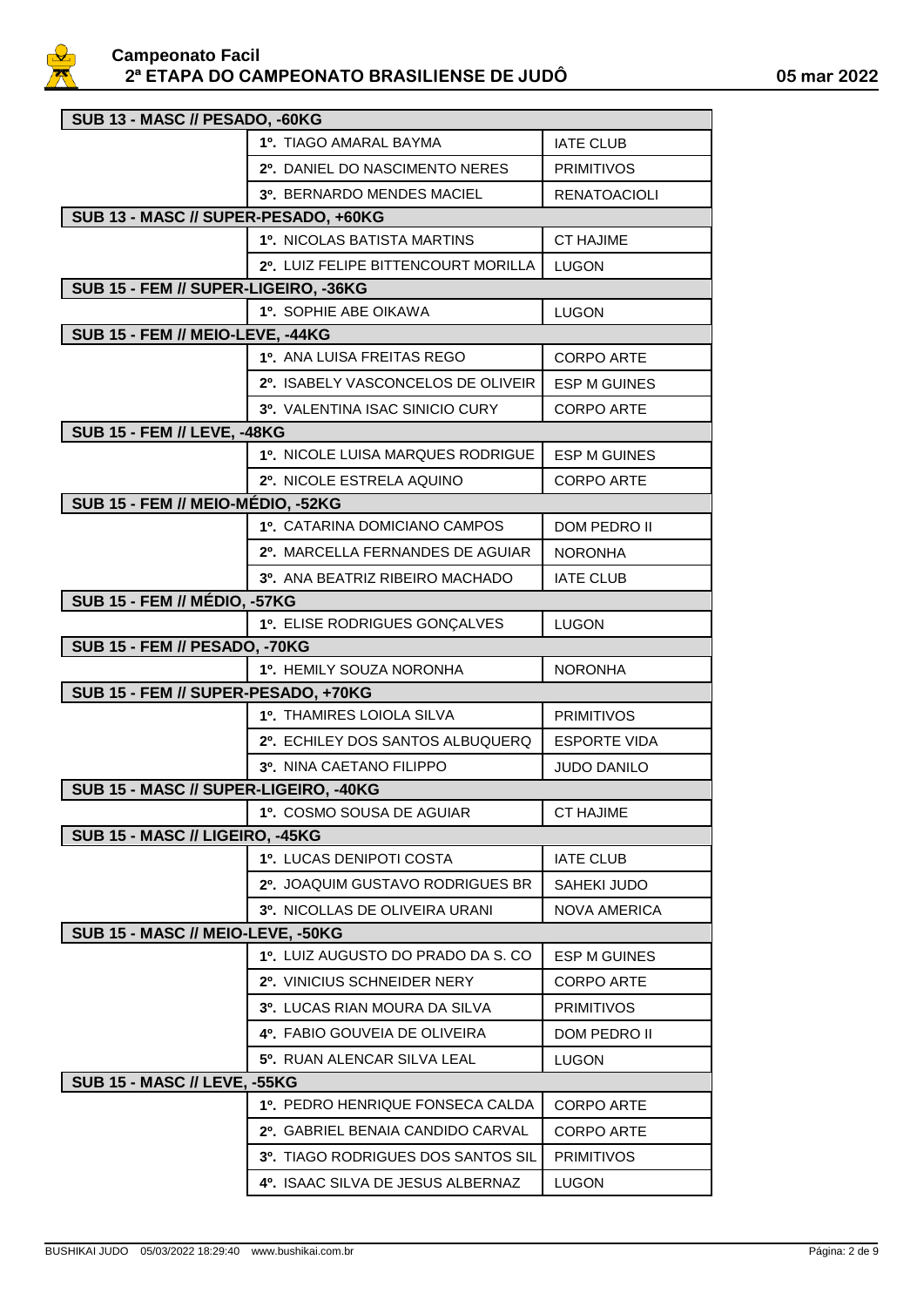

| SUB 15 - MASC // MEIO-MÉDIO, -60KG    |                                    |                     |  |
|---------------------------------------|------------------------------------|---------------------|--|
|                                       | 1º. ITALO ROMEIRO DA COSTA         | <b>NOVA AMERICA</b> |  |
|                                       | 2º. ANDRE ROCHA LUZ                | <b>DOM PEDRO II</b> |  |
|                                       | 3º. DANIEL SANTOS PEREIRA          | <b>SOBRINHO</b>     |  |
|                                       | <b>3º. LUCAS VICENTE AMARO</b>     | <b>LUGON</b>        |  |
|                                       | 5º. FREDERICO FRASSETTO DE ALMEID  | <b>PRIMITIVOS</b>   |  |
|                                       | 5º. ARTHUR SILVA CORDEIRO          | <b>RENATOACIOLI</b> |  |
| SUB 15 - MASC // MÉDIO, -66KG         |                                    |                     |  |
|                                       | 1º. ENZO GUSMAO BARRETO            | <b>LUGON</b>        |  |
|                                       | 2º. LUIS FELIPE ALVES DOS SANTOS   | <b>JUDOSELECTUS</b> |  |
| SUB 18 - FEM // MEIO-LEVE, -48KG      |                                    |                     |  |
|                                       | 1º. ISADORA ESTEVES CAVALCANTE     | <b>CORPO ARTE</b>   |  |
|                                       | 2º. MARIANA MUNIZ AMADO ATHAYDE R  | <b>FORMOSENSE</b>   |  |
|                                       | 3º. MANUELLA DE PAULA RIBEIRO DA F | <b>CORPO ARTE</b>   |  |
| <b>SUB 18 - FEM // LEVE, -52KG</b>    |                                    |                     |  |
|                                       | 1º. KAILLANY CRISTINE SOUZA SOARES | <b>JUDO PENNA</b>   |  |
|                                       | 2º. MARIA PAULA ANDRADE LOURENÇO   | <b>PRIMITIVOS</b>   |  |
|                                       | 3º. MARIA VIDIGAL PASSOS           | <b>CORPO ARTE</b>   |  |
|                                       | 4º. SARAH CAROLINE NASCIMENTO LEO  | <b>CORPO ARTE</b>   |  |
| SUB 18 - FEM // MEIO-MÉDIO, -57KG     |                                    |                     |  |
|                                       | 1º. BIANCA BERNARDO REIS ROSA      | <b>CORPO ARTE</b>   |  |
|                                       | 2º. PIETRA ESTRELA AQUINO          | <b>CORPO ARTE</b>   |  |
|                                       | 3º. MANUELLA VICTORIA MENDES SAMP  | <b>JUDO PENNA</b>   |  |
|                                       | 4º. ANA CLARA WANDERLEY SANTOS     | <b>SOBRINHO</b>     |  |
| SUB 18 - FEM // MÉDIO, -63KG          |                                    |                     |  |
|                                       | 1º. SOPHIA DE BRITO CAMARA         | <b>ESP M GUINES</b> |  |
| SUB 18 - FEM // MEIO-PESADO, -70KG    |                                    |                     |  |
|                                       | 1º. PAOLLA SUHETT                  | <b>CORPO ARTE</b>   |  |
|                                       | 2º. GABRIELA DE SOUZA COSTA        | CORPO ARTE          |  |
|                                       | 3º. ISABELA ROQUE SPECHT           | JUDO DANILO         |  |
| <b>SUB 18 - FEM // PESADO, +70KG</b>  |                                    |                     |  |
|                                       | 1º. ANA JULIA RODRIGUES PESSANHA   | <b>CORPO ARTE</b>   |  |
|                                       | 2º. MARIA CLARA ALMEIDA SALES      | <b>ESPORTE VIDA</b> |  |
| SUB 18 - MASC // SUPER-LIGEIRO, -50KG |                                    |                     |  |
|                                       | 1º. RYAN DURAES DA SILVA           | <b>CORPO ARTE</b>   |  |
|                                       | 2º. ARTHUR BARBOSA MARTINS MINE    | <b>CORPO ARTE</b>   |  |
|                                       | 3º. ANGEL ADRIEL DUARTE ALVARENG   | <b>PRIMITIVOS</b>   |  |
| SUB 18 - MASC // LIGEIRO, -55KG       |                                    |                     |  |
|                                       | 1º. LUCAS SCHETINO TAKAKI          | <b>ESP M GUINES</b> |  |
|                                       | 2º. SAMUEL DIAS FRANÇA SILVA       | <b>CORPO ARTE</b>   |  |
|                                       | 3º. ANDERSON TAVEIRA DOS SANTOS    | <b>PRIMITIVOS</b>   |  |
|                                       | 4º. ARNALDO DE ALBUQUERQUE BRAUL   | <b>SEB DINATOS</b>  |  |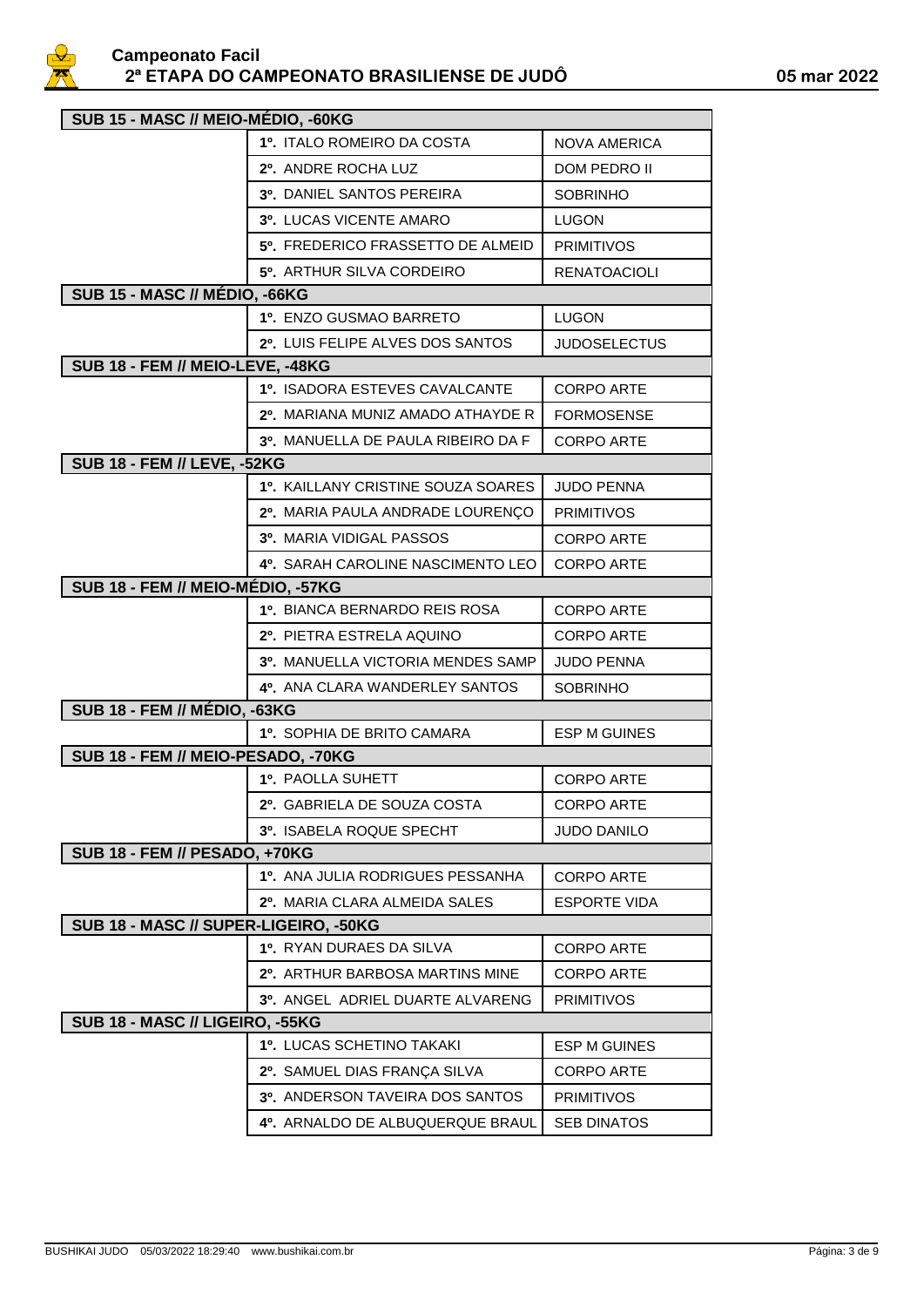

| SUB 18 - MASC // MEIO-LEVE, -60KG   |                                     |                     |  |
|-------------------------------------|-------------------------------------|---------------------|--|
|                                     | 1º. GUSTAVO TERTULIANO DA COSTA LI  | <b>ESP M GUINES</b> |  |
|                                     | 2º. KENZO NAGATA                    | <b>ESP M GUINES</b> |  |
|                                     | 3º, PEDRO SCHETINO TAKAKI           | <b>ESP M GUINES</b> |  |
|                                     | 3º. MATHEUS SCHNEIDER NERY          | <b>CORPO ARTE</b>   |  |
|                                     | 5º. PEDRO HENRIQUE DOMICIANO CAM    | DOM PEDRO II        |  |
|                                     | 5º, PAULO MESQUITA MELO ARAGAO      | <b>CORPO ARTE</b>   |  |
|                                     | <b>7º. RAPHAEL GENTILE LESSA</b>    | DOM PEDRO II        |  |
|                                     | <b>7º. GUSTAVO AMARAL BAYMA</b>     | <b>IATE CLUB</b>    |  |
| <b>SUB 18 - MASC // LEVE, -66KG</b> |                                     |                     |  |
|                                     | 1º, EDUARDO PEREIRA DO REGO         | <b>ESP M GUINES</b> |  |
|                                     | 2º. CAUA SANTOS DE OLIVEIRA         | <b>ESP M GUINES</b> |  |
|                                     | 3º. LUCAS PANTUZO GOMES             | <b>CORPO ARTE</b>   |  |
|                                     | <b>3º. LUCAS MENDES LAUREANO</b>    | LUGON               |  |
|                                     | 5 <sup>0</sup> . ARTHUR ROCHA LUZ   | DOM PEDRO II        |  |
|                                     | 5º. MATHEUS DE PAULA MACHADO TER    | <b>IATE CLUB</b>    |  |
|                                     | 7º. ANDRE FILLIPE CALIXTO SAMPAIO   | <b>CORPO ARTE</b>   |  |
| SUB 18 - MASC // MEIO-MEDIO, -73KG  |                                     |                     |  |
|                                     | 1º. MIGUEL DE ALMEIDA PIRES         | <b>CORPO ARTE</b>   |  |
|                                     | 2º. BRUNO HENRIQUE CORREIA DA SILVI | DOM PEDRO II        |  |
|                                     | 3º. DENSEL MAXUEL BEZERRA SAMPAI    | NOVA AMERICA        |  |
| SUB 18 - MASC // MÉDIO, -81KG       |                                     |                     |  |
|                                     | 1º. PAULO EDUARDO BANHOLI CALDAS    | <b>LUGON</b>        |  |
|                                     | 2º. VINICIUS COSTA NUNES            | <b>CT HAJIME</b>    |  |
|                                     | 3º. DAVI LEITE COSTA FONTES         | <b>ESP M GUINES</b> |  |
|                                     | 3º. DAVI MARTINS BATISTA DIAS       | ESP M GUINES        |  |
|                                     | 5º. CAIO PLACIDO DE OLIVEIRA        | <b>RENATOACIOLI</b> |  |
|                                     | 5º. JOAO PEDRO SOUZA DE FREITAS     | ESPORTE VIDA        |  |
| SUB 18 - MASC // MEIO-PESADO, -90KG |                                     |                     |  |
|                                     | 1º. MATHEUS HENRIQUE AZEVEDO DE A   | <b>CORPO ARTE</b>   |  |
| SUB 18 - MASC // PESADO, +90KG      |                                     |                     |  |
|                                     | 1º. DOMINGOS MARTINS DE SOUZA       | <b>NORONHA</b>      |  |
|                                     | 2º. GUSTAVO SOARES DE REZENDE AL    | LUGON               |  |
|                                     | 3º. JACKSON MATHEUS VILELA PEREIR   | <b>UNARTE</b>       |  |
|                                     | 4º. KAUA PACHECO DOS SANTOS         | <b>GAGLIARD</b>     |  |
| SUB 21 - FEM // LIGEIRO, -48KG      |                                     |                     |  |
|                                     | 1º. ISADORA ESTEVES CAVALCANTE      | <b>CORPO ARTE</b>   |  |
|                                     | 2º. MARIANA MUNIZ AMADO ATHAYDE     | <b>FORMOSENSE</b>   |  |
|                                     | 3º. KATRIELEN LOYANE MONTEIRO AVE   | <b>NOVA AMERICA</b> |  |
|                                     | 4º. MANUELLA DE PAULA RIBEIRO DA F  | <b>CORPO ARTE</b>   |  |
|                                     | 5º. THAMYSIS RIBEIRO CAIXETA        | <b>CORPO ARTE</b>   |  |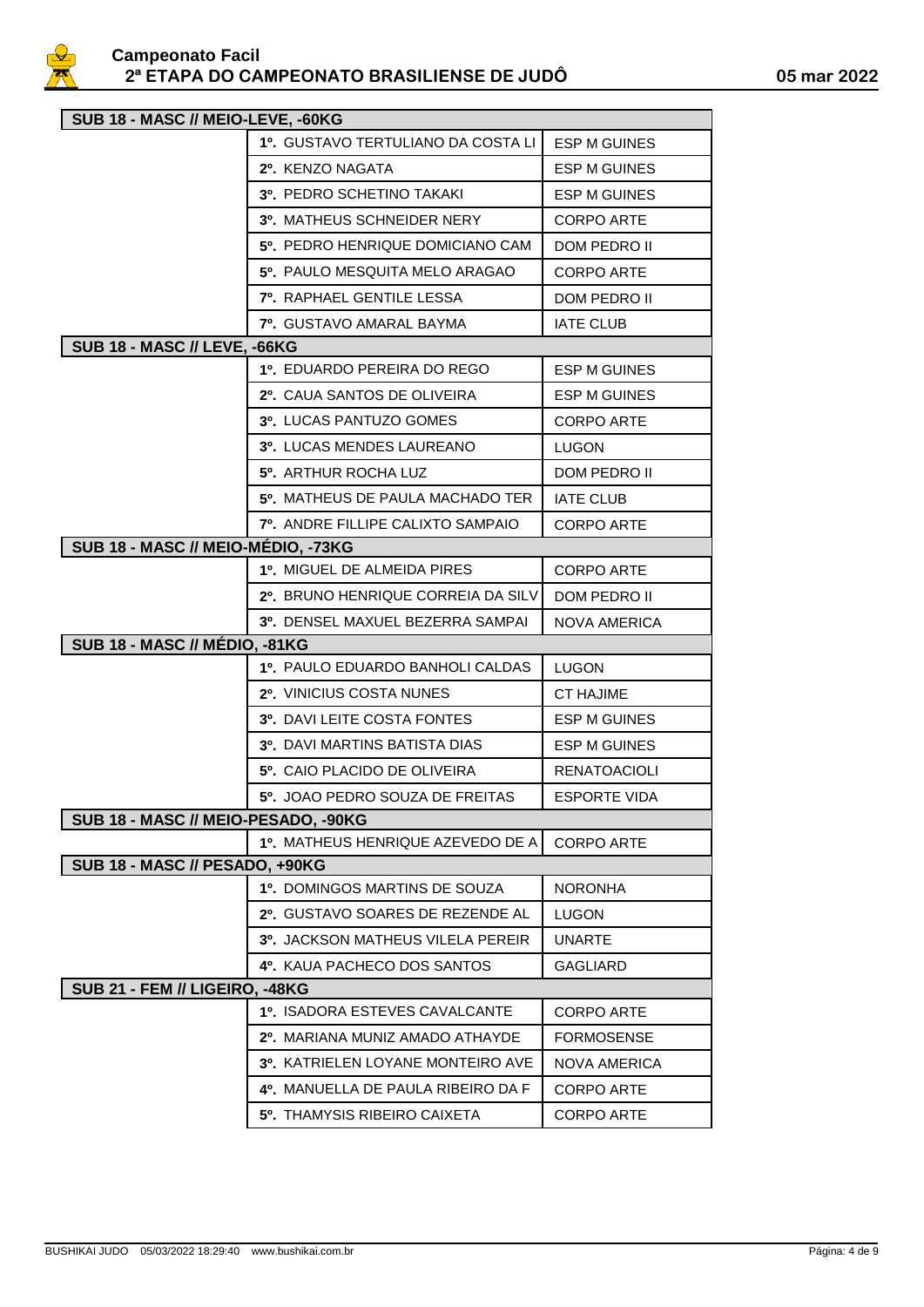

| SUB 21 - FEM // MEIO-LEVE, -52KG    |                                    |                     |  |
|-------------------------------------|------------------------------------|---------------------|--|
|                                     | 1º. FABIANE DE OLIVEIRA PIRES      | <b>JUDO PENNA</b>   |  |
|                                     | 2º. KAILLANY CRISTINE SOUZA SOARES | <b>JUDO PENNA</b>   |  |
|                                     | 3º. MARIA PAULA ANDRADE LOURENÇO   | <b>PRIMITIVOS</b>   |  |
|                                     | 4º. MARIA VIDIGAL PASSOS           | <b>CORPO ARTE</b>   |  |
| <b>SUB 21 - FEM // LEVE, -57KG</b>  |                                    |                     |  |
|                                     | 1º. BIANCA BERNARDO REIS ROSA      | <b>CORPO ARTE</b>   |  |
|                                     | 2º. PIETRA ESTRELA AQUINO          | <b>CORPO ARTE</b>   |  |
|                                     | 3º. MANUELLA VICTORIA MENDES SAMP  | <b>JUDO PENNA</b>   |  |
| SUB 21 - FEM // MEIO-MÉDIO, -63KG   |                                    |                     |  |
|                                     | 1º. SOPHIA DE BRITO CAMARA         | <b>ESP M GUINES</b> |  |
|                                     | 2º. RAFAELLA RODRIGUES GONÇALVES   | LUGON               |  |
|                                     | 3º. GEOVANNA LAYSA DE SOUZA FERR   | <b>ESP M GUINES</b> |  |
|                                     | 4º. INGRID CRISTINA GOMES DOS SANT | <b>NOVA AMERICA</b> |  |
| <b>SUB 21 - FEM // MÉDIO, -70KG</b> |                                    |                     |  |
|                                     | 1º. BEATRIZ FERNANDES DE OLIVEIRA  | <b>CORPO ARTE</b>   |  |
|                                     | 2º. PAOLLA SUHETT                  | <b>CORPO ARTE</b>   |  |
|                                     | 3º. GABRIELA DE SOUZA COSTA        | <b>CORPO ARTE</b>   |  |
| SUB 21 - FEM // MEIO-PESADO, -78KG  |                                    |                     |  |
|                                     | 1º. PALOMA SANTOS PEREIRA          | <b>ESP M GUINES</b> |  |
| SUB 21 - FEM // PESADO, +78KG       |                                    |                     |  |
|                                     | 1º. DANDARA VELOZO DE OLIVEIRA     | <b>ESP M GUINES</b> |  |
|                                     | 2º. ANA JULIA RODRIGUES PESSANHA   | <b>CORPO ARTE</b>   |  |
| SUB 21 - MASC // LIGEIRO, -60KG     |                                    |                     |  |
|                                     | 1º. PEDRO LUCAS SANTANA PINHEIRO   | <b>ESP M GUINES</b> |  |
|                                     | 2º. ROGER NUNES PEREIRA            | <b>CORPO ARTE</b>   |  |
|                                     | 3º. ITALO RANGEL RODRIGUES SANTAN  | <b>CORPO ARTE</b>   |  |
|                                     | 3º. LUCAS SCHETINO TAKAKI          | <b>ESP M GUINES</b> |  |
|                                     | 5º. RAFAEL RAMOS SILVA             | CORPO ARTE          |  |
|                                     | 5º. SAMUEL DIAS FRANÇA SILVA       | <b>CORPO ARTE</b>   |  |
|                                     | 7º. LUCAS DE SOUSA NASCIMENTO      | <b>PRIMITIVOS</b>   |  |
|                                     | 7º. MATHEUS SCHNEIDER NERY         | <b>CORPO ARTE</b>   |  |
|                                     | 7º. GUSTAVO TERTULIANO DA COSTA LI | <b>ESP M GUINES</b> |  |
|                                     | 7º. KAUA LUCAS SOUZA LOPES         | <b>JUDO PENNA</b>   |  |
|                                     | 7º. PAULO MESQUITA MELO ARAGAO     | <b>CORPO ARTE</b>   |  |
|                                     | 7º. KENZO NAGATA                   | <b>ESP M GUINES</b> |  |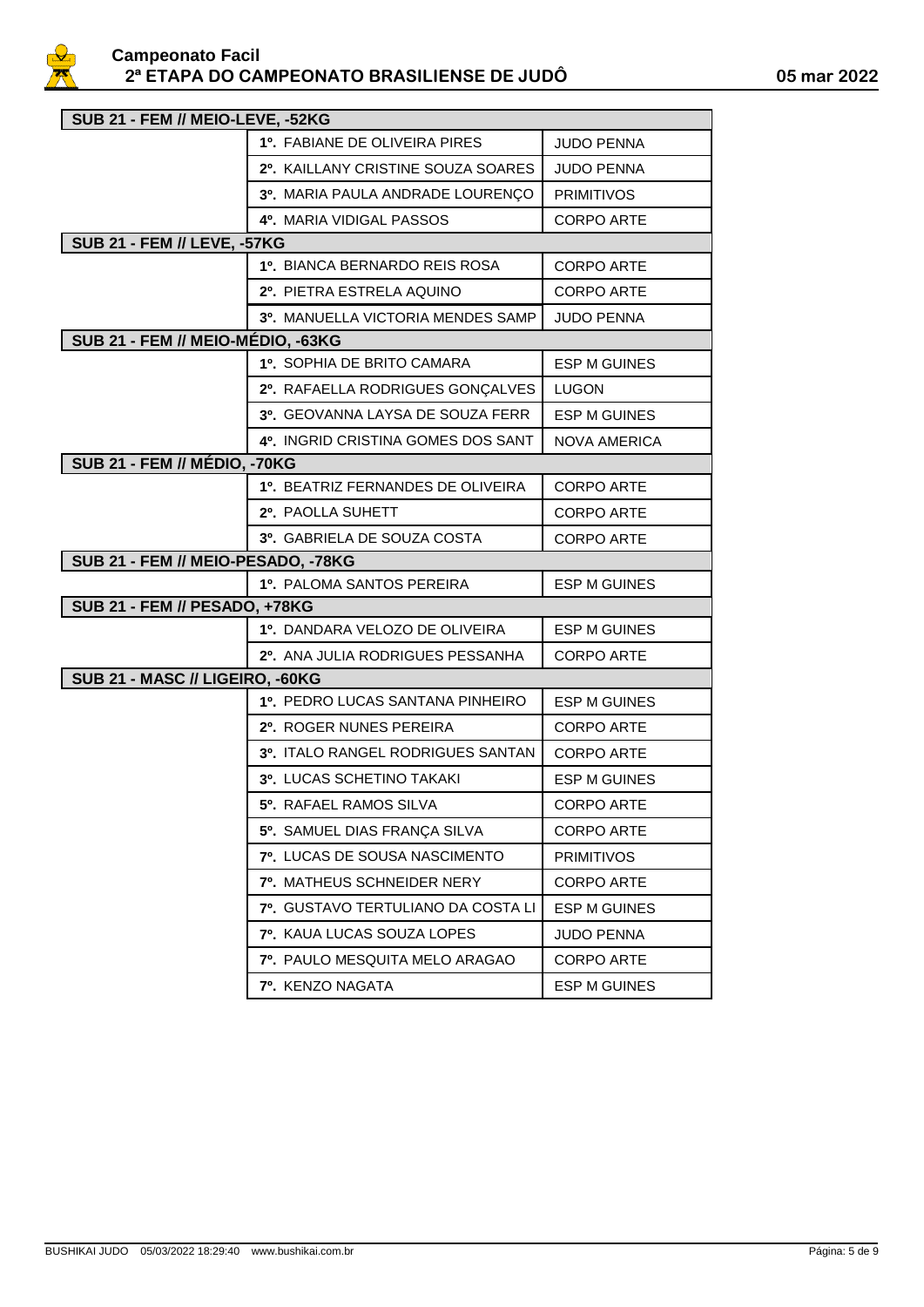

| SUB 21 - MASC // MEIO-LEVE, -66KG      |                                           |                     |  |
|----------------------------------------|-------------------------------------------|---------------------|--|
|                                        | 1º. RIVELINO NUNES PEREIRA FILHO          | <b>JUDO PENNA</b>   |  |
|                                        | 2º. JOAO HENRIQUE MENDES JARDIM           | <b>ESP M GUINES</b> |  |
|                                        | 3º. LUCAS PANTUZO GOMES                   | CORPO ARTE          |  |
|                                        | 3º. GABRIEL DE OLIVEIRA SIQUEIRA          | <b>ESP M GUINES</b> |  |
|                                        | 5º. GUILHERME HENRIQUE ALMEIDA DA         | <b>CT HAJIME</b>    |  |
|                                        | 5º. FERNANDO MOTA BATISTA JUNIOR          | <b>ESP M GUINES</b> |  |
|                                        | <b>7º.</b> CAUA SANTOS DE OLIVEIRA        | ESP M GUINES        |  |
|                                        | <b>7º. LUCAS GARCIA PEREIRA</b>           | <b>PRIMITIVOS</b>   |  |
|                                        | <b>7º.</b> DAVI RIBEIRO MANSO             | JUDOSELECTUS        |  |
|                                        | 7º. MATHEUS DE PAULA MACHADO TER          | <b>IATE CLUB</b>    |  |
| <b>SUB 21 - MASC // LEVE, -73KG</b>    |                                           |                     |  |
|                                        | 1º. RYAN LEONARDO ARAUJO DOS SAN          | <b>ESP M GUINES</b> |  |
|                                        | 2º. DOUGLAS SILVA SOUZA                   | NOVA AMERICA        |  |
|                                        | <b>3º. THIERRY HENRY SILVEIRA DOS SAN</b> | <b>CT HAJIME</b>    |  |
|                                        | <b>4º. MIGUEL DE ALMEIDA PIRES</b>        | <b>CORPO ARTE</b>   |  |
| SUB 21 - MASC // MEIO-MÉDIO, -81KG     |                                           |                     |  |
|                                        | 1º. PAULO EDUARDO BANHOLI CALDAS          | <b>LUGON</b>        |  |
|                                        | 2º. FABRICIO PEREIRA QUINTINO             | <b>JUDOSELECTUS</b> |  |
|                                        | 3º. YURE LOPES AGUIAR                     | ESP M GUINES        |  |
|                                        | 4º. DAVI LEITE COSTA FONTES               | ESP M GUINES        |  |
| SUB 21 - MASC // MÉDIO, -90KG          |                                           |                     |  |
|                                        | 1º. GABRIEL ALVES DE MACEDO               | <b>NOVA AMERICA</b> |  |
|                                        | 2º. MATHEUS HENRIQUE AZEVEDO DE A         | <b>CORPO ARTE</b>   |  |
| <b>SUB 21 - MASC // PESADO, +100KG</b> |                                           |                     |  |
|                                        | 1º. MIKAEL LAUAN OLIVEIRA LINHA           | <b>SOBRINHO</b>     |  |
|                                        | 2º. PAULO HENRIQUE FERREIRA DE OLI        | <b>CORPO ARTE</b>   |  |
|                                        | 3º. KAUA PACHECO DOS SANTOS               | <b>GAGLIARD</b>     |  |
| SÊNIOR - FEM // LIGEIRO, -48KG         |                                           |                     |  |
|                                        | <b>1º. ISADORA ESTEVES CAVALCANTE</b>     | <b>CORPO ARTE</b>   |  |
|                                        | 2º. KATRIELEN LOYANE MONTEIRO AVE         | <b>NOVA AMERICA</b> |  |
| SËNIOR - FEM // MEIO-LEVE, -52KG       | 3º. TAMYSIS RIBEIRO CAIXETA               | <b>CORPO ARTE</b>   |  |
|                                        | <b>1º. JESSICA LIMA SOUSA</b>             | <b>JUDO PENNA</b>   |  |
|                                        | 2º. LEILIANE SEVERINO DA SILVA            | <b>FORMOSENSE</b>   |  |
|                                        | <b>3º. FABIANE DE OLIVEIRA PIRES</b>      | <b>JUDO PENNA</b>   |  |
|                                        | 3º. LUIZA ALVES DE OLIVEIRA SOUSA         | <b>CORPO ARTE</b>   |  |
|                                        | 5º. KAILLANY CRISTINE SOUZA SOARES        |                     |  |
|                                        |                                           | <b>JUDO PENNA</b>   |  |
| SÊNIOR - FEM // LEVE, -57KG            | 5º. MARIA VIDIGAL PASSOS                  | <b>CORPO ARTE</b>   |  |
|                                        | 1º. BIANCA BERNARDO REIS ROSA             | <b>CORPO ARTE</b>   |  |
|                                        |                                           |                     |  |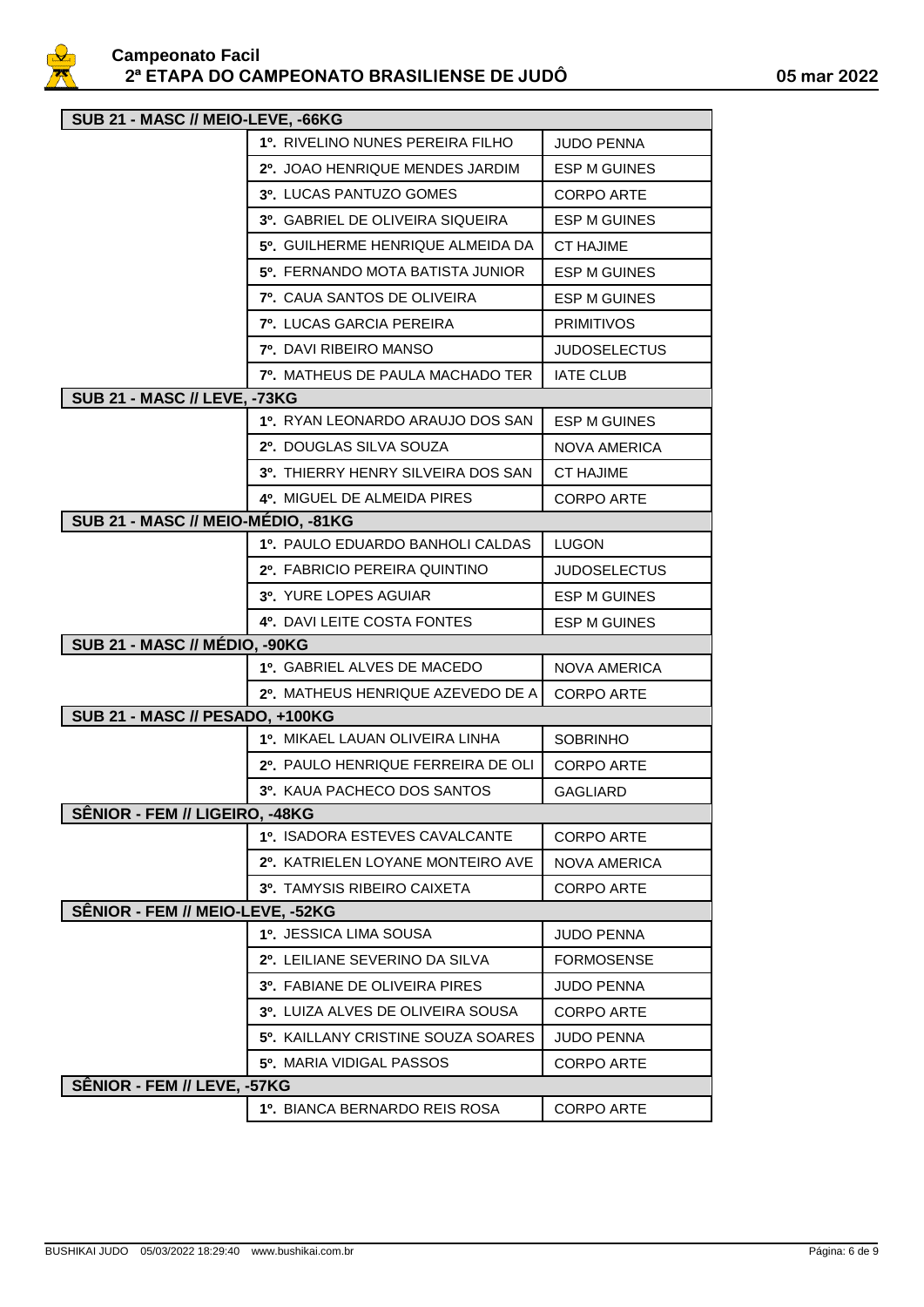

| SÊNIOR - FEM // MEIO-MÉDIO, -63KG  |                                         |                     |  |
|------------------------------------|-----------------------------------------|---------------------|--|
|                                    | 1º. LUIZA CRISTINA MOTA                 | <b>CORPO ARTE</b>   |  |
|                                    | 2º. SOPHIA DE BRITO CAMARA              | <b>ESP M GUINES</b> |  |
|                                    | <b>3º. GEOVANNA LAYSA DE SOUZA FERR</b> | <b>ESP M GUINES</b> |  |
|                                    | 4º. RAFAELLA RODRIGUES GONÇALVES        | <b>LUGON</b>        |  |
| SÊNIOR - FEM // MÉDIO, -70KG       |                                         |                     |  |
|                                    | 1º. BEATRIZ FERNANDES DE OLIVEIRA       | <b>CORPO ARTE</b>   |  |
|                                    | 2º. PHYLLIS CORDEIRO MARQUES ROD        | <b>ESP M GUINES</b> |  |
|                                    | 3º, ROBERTA RODRIGUES QUEIROZ BO        | <b>CORPO ARTE</b>   |  |
|                                    | <b>4º. PAOLLA SUHETT</b>                | <b>CORPO ARTE</b>   |  |
| SÊNIOR - FEM // MEIO-PESADO, -78KG |                                         |                     |  |
|                                    | 1º. PALOMA SANTOS PEREIRA               | <b>ESP M GUINES</b> |  |
|                                    | 2º. BARBARA MIRANDA DOS SANTOS          | <b>JUDO PENNA</b>   |  |
|                                    | 3º. INARA ALAYNE ALVES DA SILVA SOU     | <b>PRIMITIVOS</b>   |  |
| SÊNIOR - FEM // PESADO, +78KG      |                                         |                     |  |
|                                    | 1º. DANDARA VELOZO DE OLIVEIRA          | <b>ESP M GUINES</b> |  |
|                                    | 2º. ANA JULIA RODRIGUES PESSANHA        | <b>CORPO ARTE</b>   |  |
| SÊNIOR - MASC // LIGEIRO, -60KG    |                                         |                     |  |
|                                    | 1º. ITALO RANGEL RODRIGUES SANTAN       | <b>CORPO ARTE</b>   |  |
|                                    | 2º. ROGER NUNES PEREIRA                 | <b>CORPO ARTE</b>   |  |
|                                    | 3º. LUCAS SCHETINO TAKAKI               | <b>ESP M GUINES</b> |  |
|                                    | 3º. RAFAEL RAMOS SILVA                  | <b>CORPO ARTE</b>   |  |
|                                    | 5º. KENZO NAGATA                        | <b>ESP M GUINES</b> |  |
|                                    | 5º. MATHEUS SCHNEIDER NERY              | <b>CORPO ARTE</b>   |  |
|                                    | <b>7º. KAUA LUCAS SOUZA LOPES</b>       | <b>JUDO PENNA</b>   |  |
|                                    | 7º, PEDRO LUCAS SANTANA PINHEIRO        | <b>ESP M GUINES</b> |  |
|                                    | <b>7º. JEDSON LIMA SOUZA</b>            | <b>GONZAGA</b>      |  |
| SÊNIOR - MASC // MEIO-LEVE, -66KG  |                                         |                     |  |
|                                    | 1º. JOAO HENRIQUE MENDES JARDIM         | <b>ESP M GUINES</b> |  |
|                                    | 2º. RIVELINO NUNES PEREIRA FILHO        | JUDO PENNA          |  |
|                                    | 3º. FERNANDO MOTA BATISTA JUNIOR        | <b>ESP M GUINES</b> |  |
|                                    | 3º. LUCAS PANTUZO GOMES                 | <b>CORPO ARTE</b>   |  |
|                                    | 5º. LUCAS GARCIA PEREIRA                | <b>PRIMITIVOS</b>   |  |
|                                    | 5º. DAVI RIBEIRO MANSO                  | <b>JUDOSELECTUS</b> |  |
| SÊNIOR - MASC // LEVE, -73KG       |                                         |                     |  |
|                                    | 1º. RYAN LEONARDO ARAUJO DOS SAN        | ESP M GUINES        |  |
|                                    | 2º. LUCIANO BESERRA LOIOLA              | ESP M GUINES        |  |
|                                    | 3º. MATHEUS GABRIEL DE SOUSA OLIV       | <b>SOBRINHO</b>     |  |
|                                    | 3º. ARLEY RODRIGO FERREIRA DA SILV      | <b>GRANADO</b>      |  |
|                                    | 4º. DAVI LEONE SIMAO CHAVES             | GAGLIARD            |  |
|                                    | 5º. GUILHERME DE NORONHA OLIVEIRA       | GRANADO             |  |
|                                    | <b>7º. DOUGLAS SILVA SOUZA</b>          | <b>NOVA AMERICA</b> |  |
|                                    | 7º. THIERRY HENRY SILVEIRA DOS SAN      | <b>CT HAJIME</b>    |  |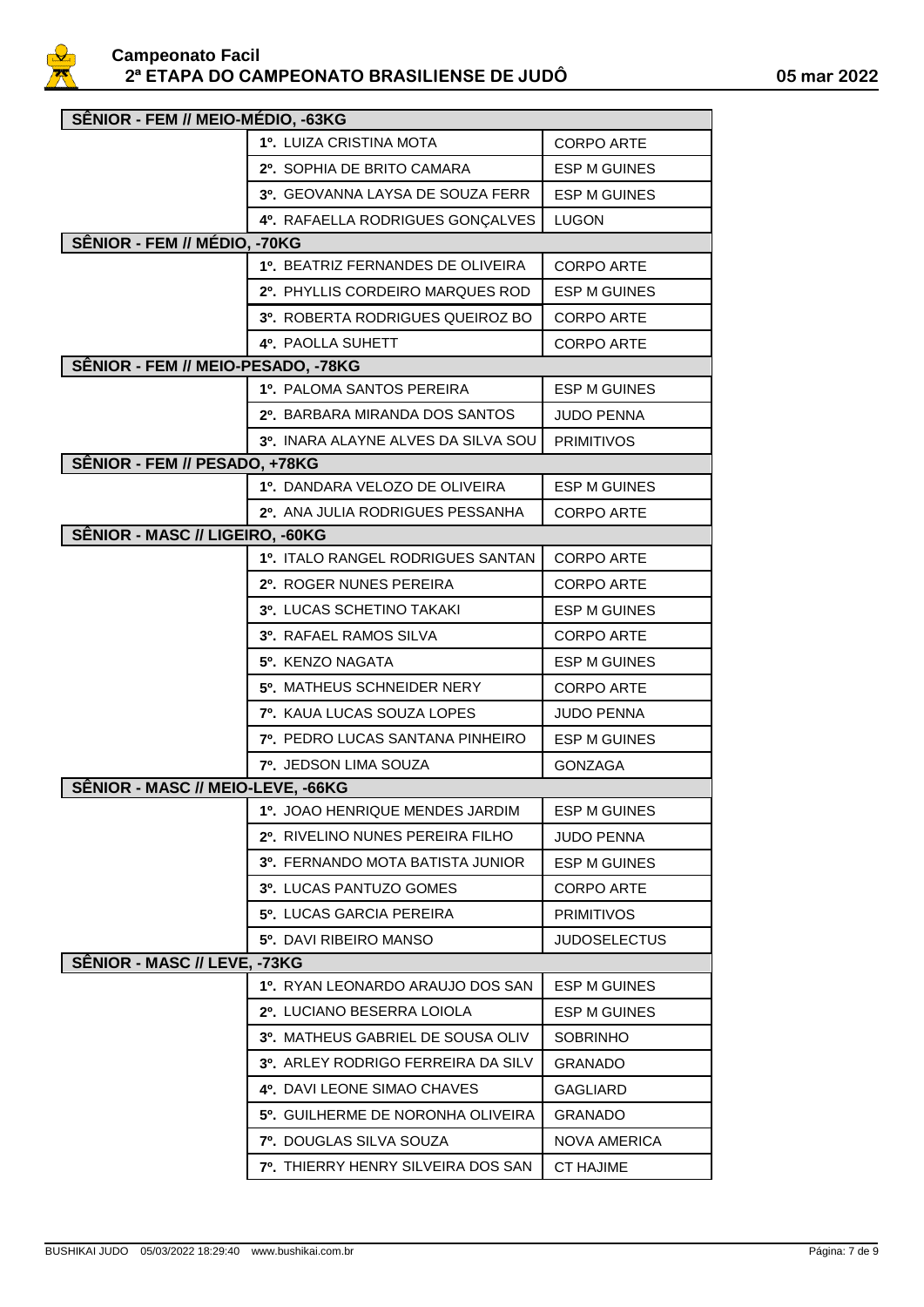

| SÊNIOR - MASC // MEIO-MÉDIO, -81KG           |                                      |                     |  |
|----------------------------------------------|--------------------------------------|---------------------|--|
|                                              | <b>1º. NELSON LOPES ZEDES JUNIOR</b> | <b>PMDF</b>         |  |
|                                              | 2º. WALKER XAVIER SILVA              | NOVA AMERICA        |  |
|                                              | 3º. LUCAS REIS MONDADORI DE OLIVEI   | CORPO ARTE          |  |
|                                              | <b>3º. PAULO EDUARDO BANHOLI</b>     | <b>LUGON</b>        |  |
|                                              | 5º. YURE LOPES AGUIAR                | ESP M GUINES        |  |
|                                              | <b>7º. FABRICIO PEREIRA QUINTINO</b> | <b>JUDOSELECTUS</b> |  |
|                                              | 7º. DANIEL AMORIM DE OLIVEIRA        | <b>CORPO ARTE</b>   |  |
| SÊNIOR - MASC // MÉDIO, -90KG                |                                      |                     |  |
|                                              | 1º. ARTHUR DE MELO GARCIA            | ESP M GUINES        |  |
|                                              | 2º. GABRIEL ALVES DE LUCENA          | CORPO ARTE          |  |
|                                              | 3º. GABRIEL ALVES DE MACEDO          | <b>NOVA AMERICA</b> |  |
|                                              | <b>4º. UEVERTON NUNES TORRES</b>     | <b>PRIMITIVOS</b>   |  |
| SÊNIOR - MASC // MEIO-PESADO, -100KG         |                                      |                     |  |
|                                              | 1º. JOSE LEANDRO SA COUTINHO         | <b>SOBRINHO</b>     |  |
|                                              | 2º. ANDERSON GABRIEL SANTOS GODI     | <b>ELC</b>          |  |
|                                              | 3º. JOSE VITOR ALVES DE OLIVEIRA     | <b>PRIMITIVOS</b>   |  |
|                                              | 4º. JOAO PAULO SABINO                | ESP M GUINES        |  |
|                                              | 5º. WILLIE MONTEIRO COLATINO         | <b>UNARTE</b>       |  |
| SÊNIOR - MASC // PESADO, +100KG              |                                      |                     |  |
|                                              | 1º. MARCELO VALADAO ESTEVES          | <b>ESP M GUINES</b> |  |
|                                              | 2º. MIKAEL LAUAN OLIVEIRA LINHA      | <b>SOBRINHO</b>     |  |
|                                              | <b>3º. RODRIGO TEZONE PEREIRA</b>    | <b>CID SAN MAR</b>  |  |
|                                              | 4º. KAUA PACHECO DOS SANTOS          | <b>GAGLIARD</b>     |  |
|                                              | 5º. EMANUEL PEREIRA DE MELO FILHO    | <b>GAGLIARD</b>     |  |
| VETERANO A - FEM // MEIO-MÉDIO, -63KG        |                                      |                     |  |
|                                              | <b>1º. THAYS MARTINS DE OLIVEIRA</b> | <b>CORPO ARTE</b>   |  |
| VETERANO A - FEM // MÉDIO, -70KG             |                                      |                     |  |
|                                              | 1º. PHYLLIS CORDEIRO MARQUES ROD     | <b>ESP M GUINES</b> |  |
| VETERANO A - FEM // MEIO-PESADO, -78KG       |                                      |                     |  |
| VETERANO A - FEM // PESADO, +78KG            | 1º. INARA ALAYNE ALVES DA SILVA SOU  | <b>PRIMITIVOS</b>   |  |
|                                              | 1º. SHEILA BLANCHE DE ARAUJO GONÇ    | ESP M GUINES        |  |
|                                              | 2º. PATRICIA RENATA GUIMARAES OLIV   | <b>SOBRINHO</b>     |  |
| <b>VETERANO A - MASC // LIGEIRO, -60KG</b>   |                                      |                     |  |
|                                              | <b>1º. RICARDO MESQUITA MUNIZ</b>    | <b>CORPO ARTE</b>   |  |
| <b>VETERANO A - MASC // MEIO-LEVE, -66KG</b> |                                      |                     |  |
|                                              | 1º. LUCAS COSTA MARQUES              | <b>CORPO ARTE</b>   |  |
|                                              | 2º. ERIVANDO BEZERRA FREIRE          | <b>ESP M GUINES</b> |  |
| VETERANO A - MASC // LEVE, -73KG             |                                      |                     |  |
|                                              | <b>1º. WALTER TERUO SAHEKI</b>       | SAHEKI JUDO         |  |
|                                              | 2º. JORGE BOSCO DE SOUSA             | <b>CORPO ARTE</b>   |  |
|                                              | 3º. PEDRO GOMES MACHADO              | <b>PMDF</b>         |  |